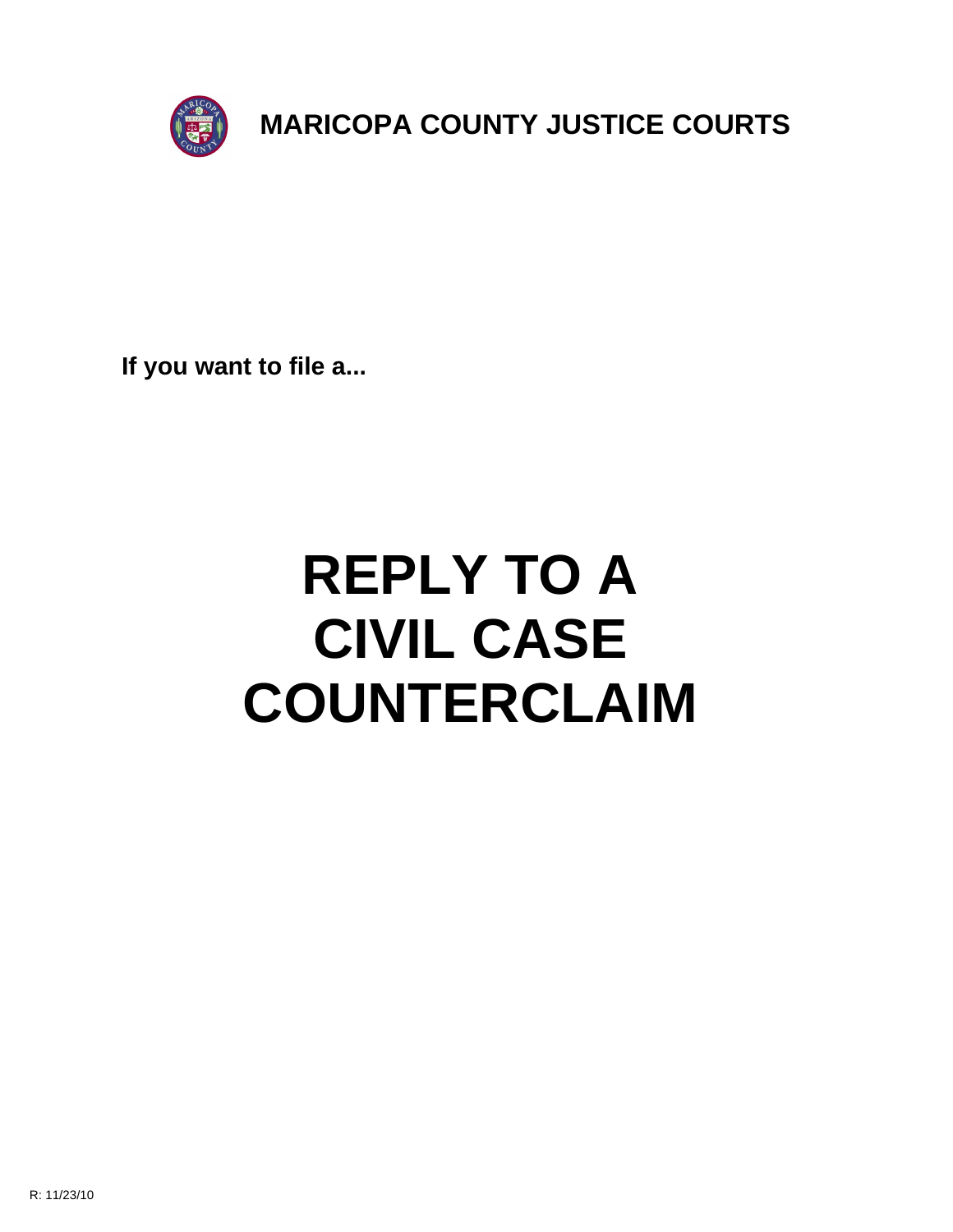

**MARICOPA COUNTY JUSTICE COURTS**

A counterclaim is a claim made by the defendant against the plaintiff. If the defendant files a counterclaim, you (the plaintiff, counterdefendant) have **TWENTY (20) calendar days** from the date received in which to file a **Reply to Counterclaim**. There is no fee to file the Reply to Counterclaim.

# **There is no fee to file a counterclaim.**

# **A DEFAULT JUDGMENT MAY BE ENTERED FOR FAILURE TO ANSWER THE COUNTERCLAIM**

#### **Please STOP...**

If you have not received a counterclaim.

If your time to answer has expired and there has already been a judgment rendered.

#### **Please PROCEED...**

If you are within the time allowed for filing a Reply to Counterclaim.

## **FORMS Needed:**

Reply to Counterclaim

## **INSTRUCTIONS:**

- [1\) Complete the form and ma](http://justicecourts.maricopa.gov/)ke copies. The court will require an original and you may wish to keep a copy; additionally each named defendant will need a copy of your answer.
- 2) File (or mail) the original form with the court clerk
- 3) Mail copies to the defendant(s).

**IT IS IMPORTANT THAT ALL PARTIES KEEP THE COURT APPRISED OF ANY CHANGE IN ADDRESS A NOTICE OF CHANGE OF ADDRESS** form must be filed with the court when a party changes their address.

Visit us at http://justicecourts.maricopa.gov/ for additional filing information and online forms.